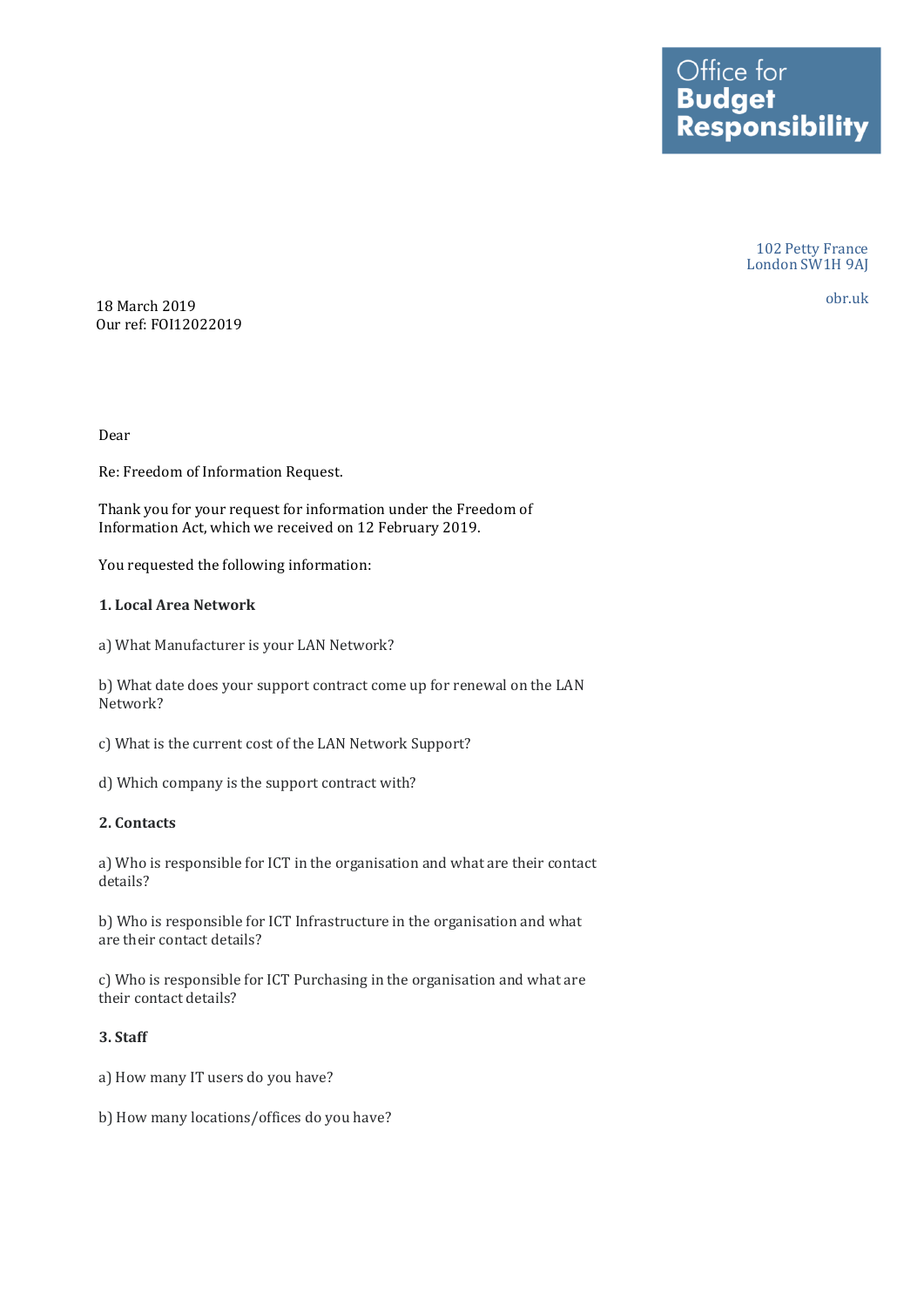Q1 – Q2. We do not hold the information that you have requested. Our IT supplies and infrastructure, including the LAN Network and ICT, is provided by the Ministry of Justice, the Government department with whom we share a building. The Ministry of Justice is responsible for the procurement and maintenance of major IT hardware and IT contracts.

Q3. a). As at the 12 February 2019, 33 staff have the use of a laptop or PC.

b). We have one office which is located in London.

 If you have any other queries about this letter, please send them to our enquiries inbox at obr.enquiries@obr.uk.

Yours sincerely

Freedom of Information Unit

 **Office for Budget Responsibility** 

# **Copyright notice**

 Most documents supplied in response to a Freedom of Information request continue to be protected by copyright. You are free to use these documents for your information, including for any non-commercial research you may be doing. Documents can also be used for the purposes of news reporting. Any other re-use, for example commercial publication, would require the permission of the copyright holder. Government officials will have produced most documents supplied by the OBR and so the information will be Crown Copyright. Crown Copyright is managed by HMSO and you can find out details on the arrangements for re-using Crown Copyright on <http://www.hmso.gov.uk/copyright/licences/click-use-home.htm>

## **Your right to complain under the Freedom of Information Act 2000**

 If you are not happy with this reply, you may request a review by writing to OBR Enquiries, Office for Budget Responsibility, 14T, 102 Petty France, London SW1H 9AJ or by email to [obr.enquiries@obr.uk](mailto:obr.enquiries@obr.uk).

Any review request must be made within 2 months of the date of this letter.

 It would assist our review if you set out which aspects of the reply concern you and why you are dissatisfied.